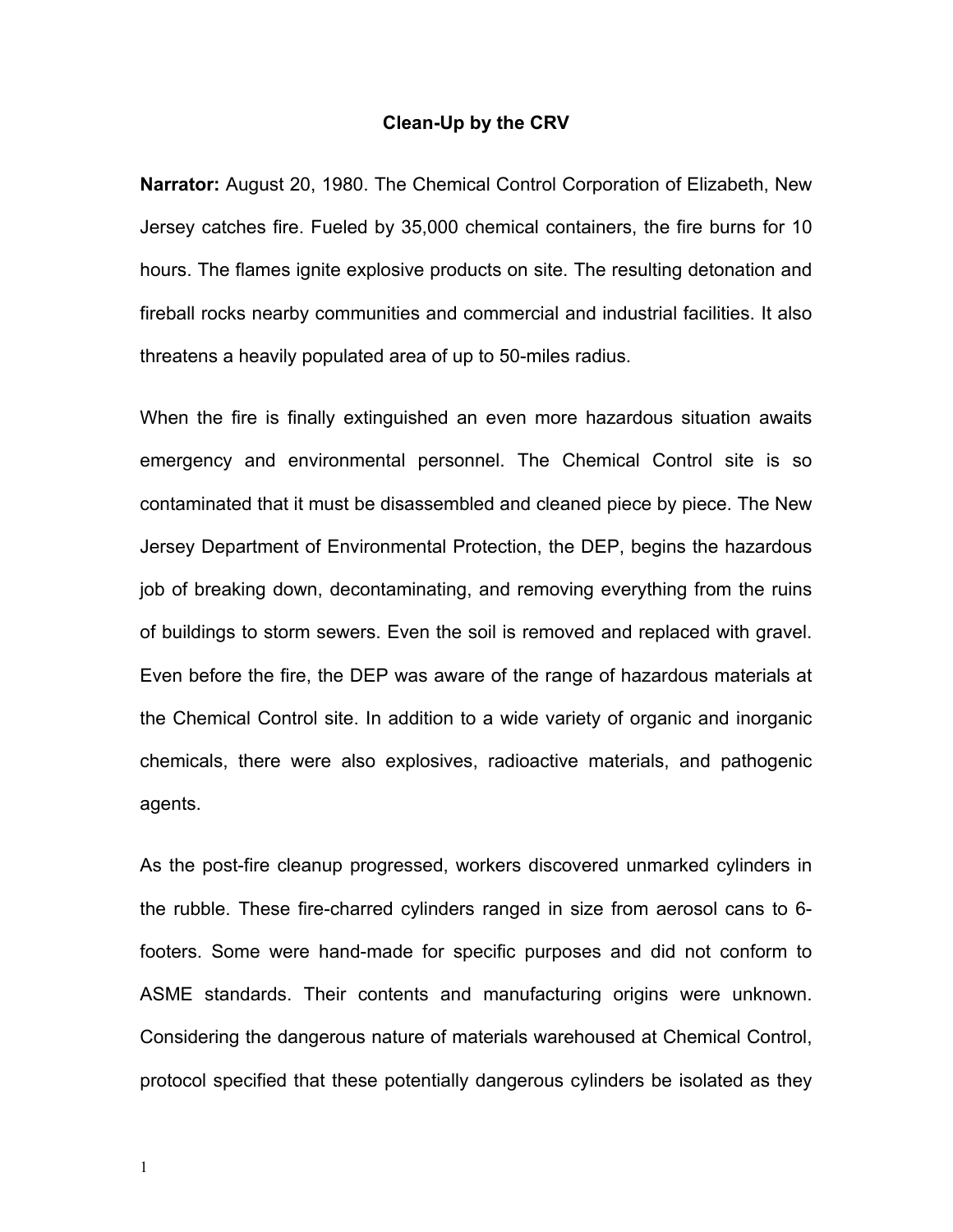were discovered. Further sampling and analysis revealed such widespread contamination that the cleanup of Chemical Control involved dredging, groundwater treatment, and treatment of contaminated soils, among the many tasks.

It concluded in 1984 with the disposal of almost all of the contaminated materials. Only the unmarked cylinders remained. Because their contents were unknown, there was no acceptable way to move or dispose of them. Since these cylinders posed a potential threat to nearby commerce, shipping, and residences, some form of protection was required. As an interim measure, the cylinders were individually encased in quarter-inch thick steel overpacks specially designed by the Army Corps of Engineers. Before sealing the overpacks, the cylinders were blanketed in sand for extra cushioning. Pressure gauges mounted on the outside of the overpacks monitored internal pressure. An external port also allowed for sampling of the overpacks' atmosphere. The 182 encased cylinders, laying lengthwise, were staged in the center of the site. There they remained for 5 years.

Solving this sort of enigma is part of the United States Environmental Protection Agency's mandate under the national contingency plan. That is, to explore and develop innovative or alternative technologies for site cleanup.

During the years that the encased cylinders remained unidentified, new technology was established for handling such situations. The Cylinder Recovery Vessel, known simply as the CRV. The CRV, owned and operated by Earth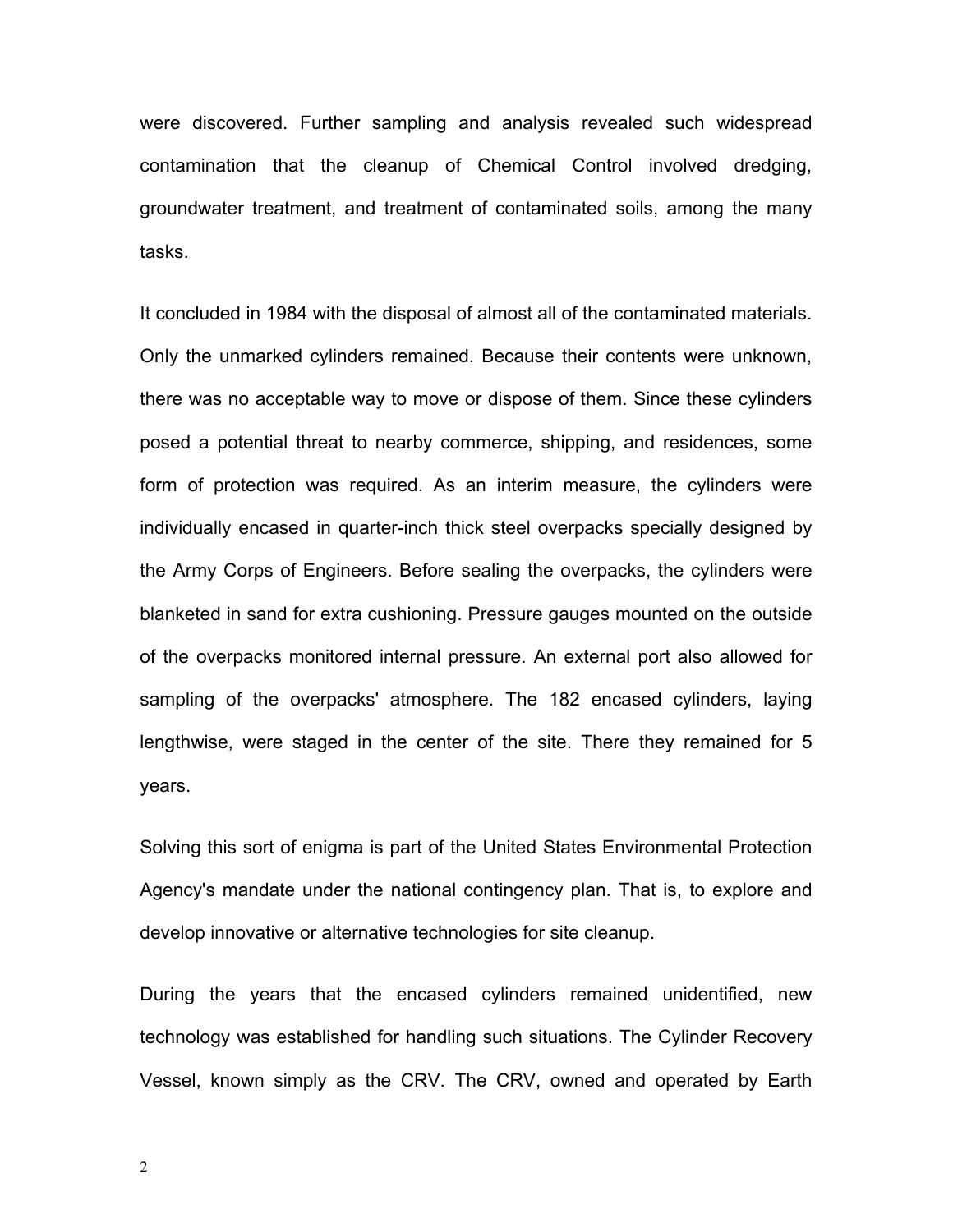Resources Corporation was mobilized to Chemical Control in May 1989 by the EPA Region II. Up to that time this technology had not been employed in such an expansive or complex situation. The CRV is a remotely operated, observable sampling unit featuring 3 layers of containment that provide maximum safety in situations like Chemical Control. The CRV itself can withstand an explosive force of more than 2 sticks of dynamite. Using submarine technology, the trailer housing the CRV can handle up to 3 atmospheres of pressure. The CRV and trailer are attached to the vapor containment area or VCA, a completely adjustable tertiary work area. The VCAs interior atmosphere is monitored continuously and turned over hourly via treatment fans. Another safety feature is the use of non-reactive lubrication for all of its working parts to protect against accidental ignition. All 3 parts of the CRV system can be visually observed by remote-controlled video cameras.

The CRV works on the principle that distance is the best protection when sampling unknown and/or compressed gases. This unit permits sampling to be controlled and monitored from a central laboratory located up to 200 feet from the actual sampling activity.

Prior to moving into the VCA, overpacks were tested for leaks around the flange and pressure gauge. If no leaks were found, the overpacks were moved inside the VCA which was then sealed. Although the VCA is kept airtight during all sampling efforts, escape hatches inside the VCA allow for maximum worker protection. However, this cleanup effort faced a problem even before formal CRV activities could start. The protection originally offered by the overpacks, had now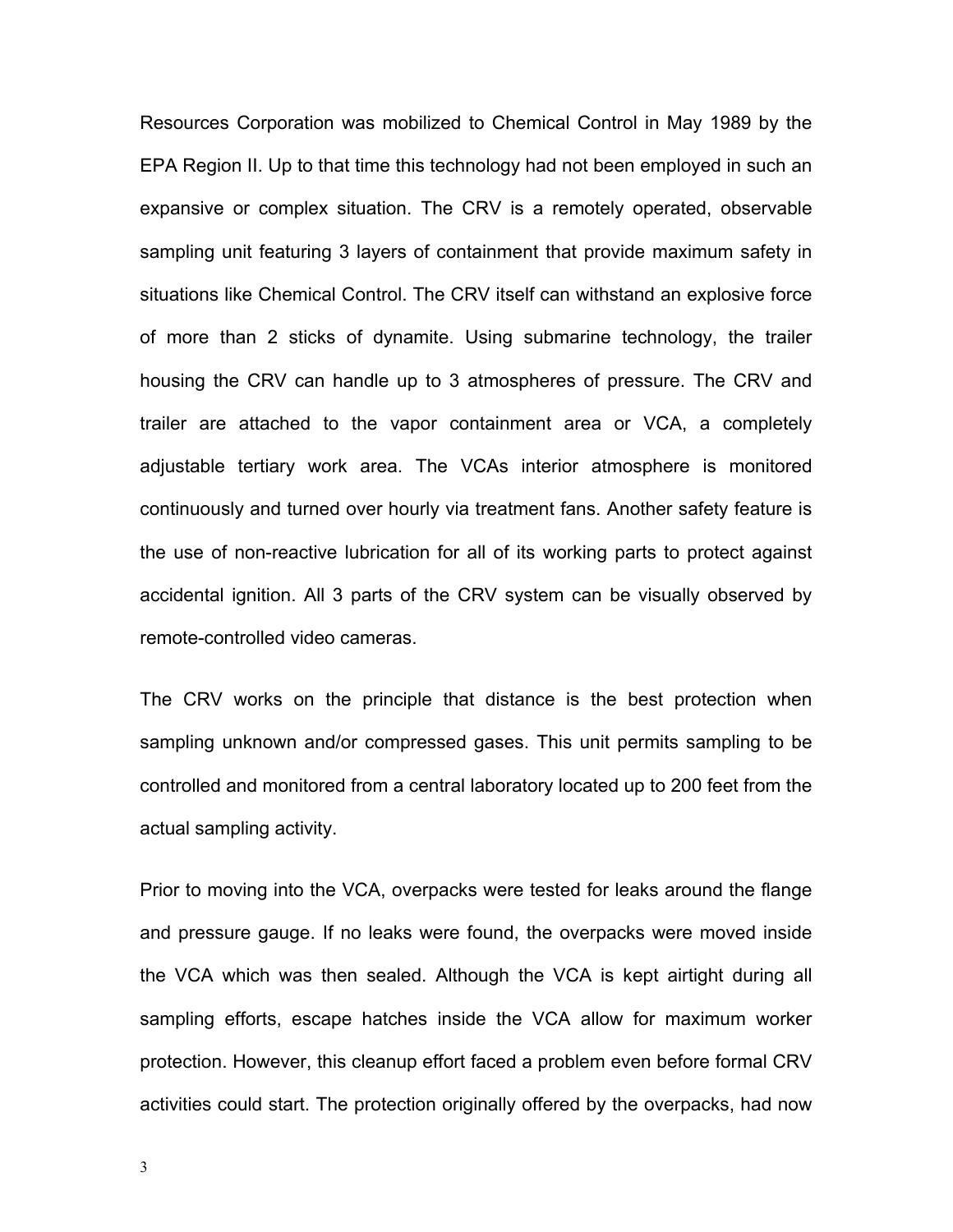created a potential threat. During the 5 years that the cylinders remained exposed, their structural integrity had been compromised. Temperatures inside the overpacks had risen dramatically during the 5 intervening summer seasons. Estimates ranged from 120 $\degree$  to 150 $\degree$ . The wet sand cushioning the cylinders within the overpacks had caused rust, releasing a hydrogen by-product. Hydrogen generating under pressure mixed with oxygen to concentrations of 70 to 85% at elevated temperatures creates an explosive condition.

By the time CRV activities commenced, the gauges installed on the overpacks had failed due to exposure. There was no way for the CRV crew to determine whether explosive conditions existed. Although this was the first time that such a situation had arisen, an extra previously developed safety procedure was added to guard against a possible explosion. The overpacks were electronically grounded and purged by pumping in inert argon gas. Small samples were collected from the overpacks' port and transferred to the lab for immediate analysis. These samples were analyzed using [forier] transform infrared and mass spectroscopy. The resulting scans were checked against the on-site data library and served as a guide to the safe handling of the overpack. Sometimes it also provided some idea of what was contained inside the cylinders. If the overpack was found to contain a potentially hazardous substance, it was disposed of by 1 of the 4 means of treatment provided by the CRV. In the case of hydrogen created by the rusting of the overpacks, the gas was vented through a flare stack.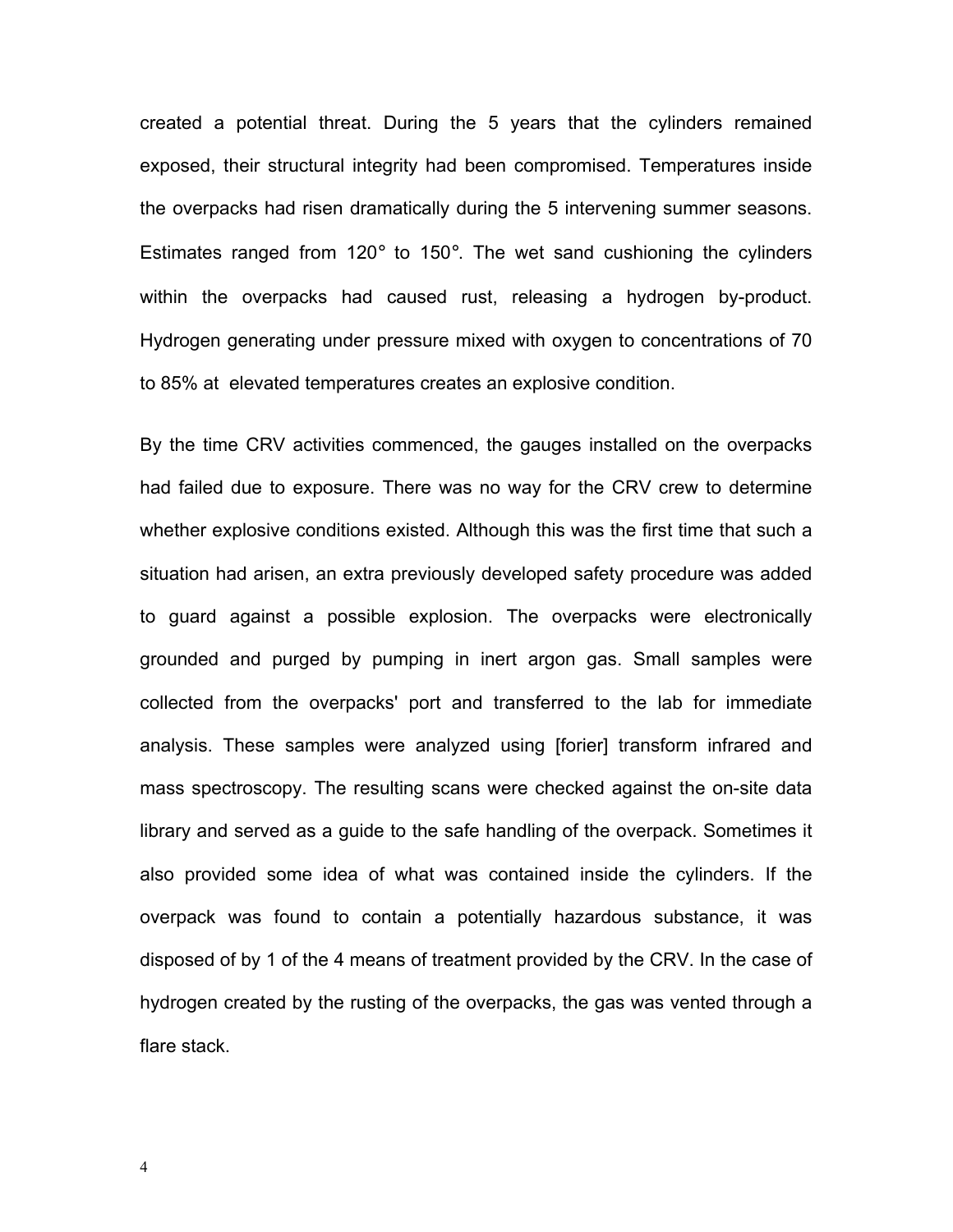In the next step the crew removed the cylinder from its overpack and visually inspected it. If perforations were observed, the cylinder was placed in trough of water for 24 hours. This would allow the cylinder's contents to bubble out and be dispersed safely by the atmospheric turnover within the VCA. If found intact, the cylinder was conveyed to the CRV located at the far end of the vapor containment area by field stretcher. After positioning the cylinder within the unit, the safely valve and primary door were closed manually. Personnel exited the VCA into a decontamination area. The CRV's mechanized activities did not commence until personnel were evacuated to a safety zone at a minimum distance of 100 feet.

Lab staff controlled the CRV functions remotely. First, the unit was placed under vacuum. Then a hole was drilled into the cylinder. Continuous monitoring of temperature and pressure inside the CRV was performed to apprise personnel of any changes resulting from the release of cylinder contents. The cylinder was agitated to remove liquids that might be inside. All CRV activities were monitored via internal video cameras as well as the sensing equipment. Using remote control, a sample of the cylinder's contents was routed to a port on the outside of the VCA. A member of the support crew collected it in a sample [bomb], and delivered it to the laboratory where it underwent the same analysis as the sample taken previously from the overpack. A treatment determination was made by comparing the results of the analysis with the computer accessible data in the on-site library. This library contained over 5,000 EPA-registered chemical names and their accompanying scans. Depending on the molecular complexity and the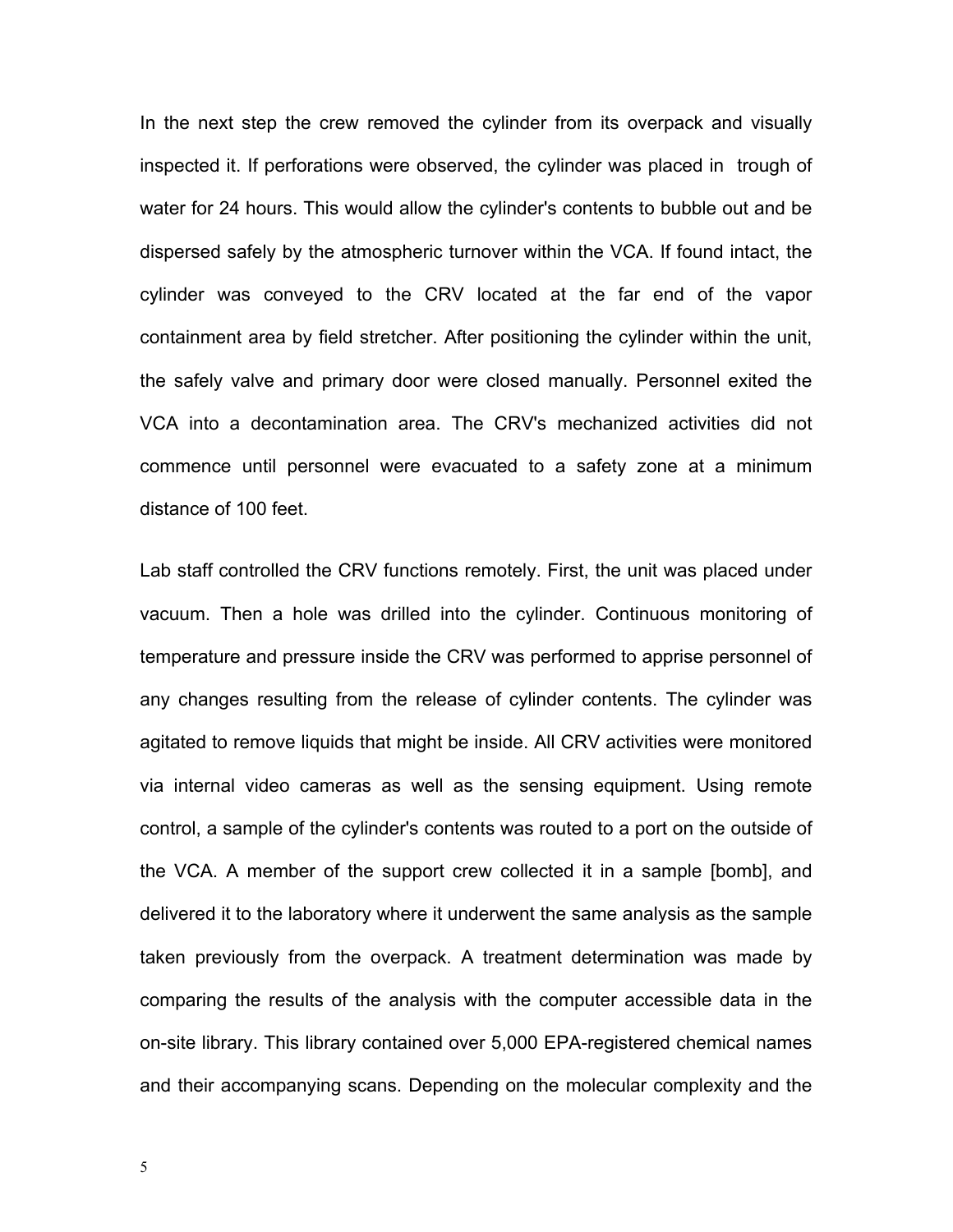purity of a cylinder's contents, analysis could take anywhere from 20 minutes to an hour. In one instance involving byproducts, the tests took a day and a half.

The CRV can treat cylinder contents through 4 different methods. A flair stack can vent and ignite combustibles such as ethane and cyanogen after generating an air model of the impact area. An activated carbon adsorption unit uses the surface adsorption capabilities of carbon to treat organic matter. A liquid  $[...]$  for caustics and acids makes use of the scrubbing qualities of a flowing liquid neutralizer within a packed column. Lastly there is a molecular sieve for special compounds such as sulfur dioxide. Where ion exchange binds the contaminant to zeolike metal cation for disposal. If a cylinder's contents do not fit any of these criteria, it can be re-encapsulated for safe transport as a known material to an identified off-site treatment facility.

Upon completion of the treatment process, the CRV was purged with argon to ensure that all cylinder contents were treated and to keep the unit and its connections free of hazardous gases. Air was then introduced into the system to test for reactiveness to solids. The safely valve was released. The CRV was tilted by remote-control and the primary door opened by gravity. This movement spilled any liquids remaining in the cylinder into a container of water beneath the unit. This provided a water reactiveness test while still under the protection of the CRV. Empty cylinders were removed from the CRV and submerged in a water bath. This was another safety precaution that leached out any possibly remaining materials. After 24 hours, the cylinders were drained, cut in half, and disposed of as scrap metal.